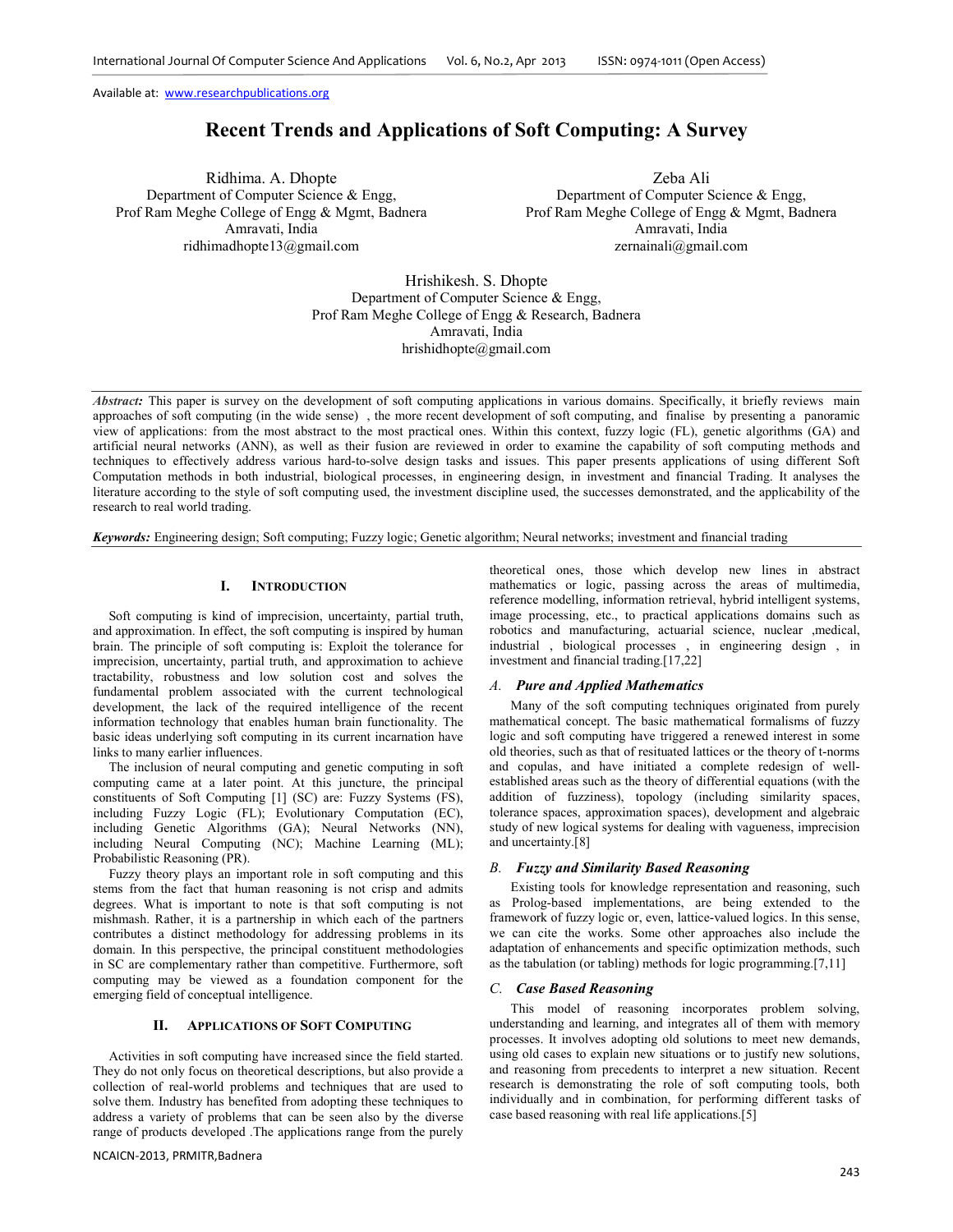#### *D. Multimedia Processing*

Due to their strong learning and cognitive ability, soft computing techniques have found applications in multimedia processing and, nowadays, there is a wide range of research areas of soft computing in multimedia processing including video sequence, color quantization, image retrieval, meeting video, and document image analysis, image segmentation and biometric application. The increased possibilities to capture and analyze images have contributed to create the new scientific field of image processing that has numerous commercial, scientific, industrial and military applications. [24]

# *E. Preference Modelling and Decision Making*

Although standard approaches to decision-making problems assumed by default that all the information is expressed in the same preference representation format, in real practice this is hardly possible. As a result, new fuzzy approaches to integrating different preference representation formats in decision-making are of great importance. Moreover, missing information poses additional difficulties that have to be addressed when dealing with real decisionmaking problems, which leads to topics that are naturally included within the boundaries of fuzzy logic and soft computing. In this respect, theoretical studies on areas such as extensions of fuzzy sets (type-2 fuzzy sets, L-fuzzy sets, interval-valued fuzzy sets, fuzzy rough sets) or aggregation operators (fuzzy measures, linguistic aggregators, inter-valued aggregators) are specially useful. Some specific application domains of preferences modelling are: data-base theory, classification and data mining, information retrieval, nonmonotonic reasoning, recommendation systems.[34]

Knowledge engineering applications, with the advent of artificial intelligence, the emphasis on knowledge engineering moved from social and philosophical concepts to the problem of knowledge representation in computers. The inherent synergy of the different methods of soft computing allows to incorporate human knowledge effectively, deal with imprecision and uncertainty, and learn to adapt to unknown or changing environments for better performance. One can see applications to several areas related to management of knowledge, such as knowledge representation, knowledge acquisition, knowledge-based inference, modelling and developing knowledge-based systems, knowledge integration, and knowledge discovery.

# *F. Ontologies and Semantic Web*

When analyzing information on the web one has to note the difference between information produced primarily for human consumption and that produced mainly or machines; on the other hand, one has to keep track of information uncertainty. The increasing interest in ontology-based, standard representations of belief-based, possibility and probabilistic information, as well as other types of uncertainty, is bringing soft computing techniques for uncertainty representation and processing to the forefront of semantic web research. In the last few years, a number of seminal workshops and seminars have spread the interest for these issues within both the Semantic Web and the fuzzy logic or soft computing communities. Fuzzy logic has been used to bridge the gap among intuitive knowledge and machine-readable knowledge systems. Much research is also being done on techniques for extracting incomplete, partial or uncertain knowledge, as well as on handling uncertainty when representing extracted information using ontologies, e.g. to achieve semantic interoperability among heterogeneous systems. Semantic Web demands the management of large amounts of fuzzy data and the extraction of fuzzy information. Therefore, automatic tools for reasoning about fuzzy dependencies are necessary, in this line we can cite.[40]

### *G. Business and Economics*

Soft computing methods can be used in an uncertain economic decision environment to deal with the vagueness of human thought and the difficulties in estimating inputs. There is a plethora of applications of soft computing in business and economics, which range from marketing (analysis of customer's purchasing attitudes, fraud detection, service quality), to finance (stock market predicting schemes, portfolio selection, risk management, loan assessment systems), electronic business (e-commerce decisions, personalization, risk analysis in e-commerce).

# *H. Medical Engineering*

Successful diagnoses and surgical outcomes depend on the experience and skill of examiners with it the risk of failure. Teaching these feelings to beginners is a very difficult task, because the skill of diagnose the feelings is based on subjective evaluation. Thus, the Medical industry requires new engineering technologies, such as soft computing techniques, to assess information objectively. While recent developments in Medical engineering have been achieved by state-ofthe-art of intelligent computing techniques, including computer-aided diagnosis, computer-aided radiography, computer-assisted surgery, developments in soft computing, including Information processing, signal/image processing, and data mining seems to be Specially promising in this field.

# *I. Information Retrieval*

Information retrieval aims at defining systems able to provide a fast and effective content-based access to a large amount of stored information. Currently, soft computing techniques are being used to model subjectivity and partiality in order to provide a adaptative environment of information retrieval, one which learns the user's concept of relevance. The modelling is performed by the knowledge representation components of SC such as fuzzy logic, probabilistic reasoning, and rough sets. This way, the application of soft computing techniques can be of help to obtain greater exibility in IR systems

#### *J. Fuzzy Control Applications*

The first application of fuzzy logic to control systems was the design of a fuzzy algorithm for regulating a steam engine by given Mamdani and Assilian. After this starting point, the research and applications of fuzzy control progressed rapidly. Hard computing methodologies are not useful for the construction of the robot control systems of acceptable cost; it is the use of soft computing techniques what allows to overcome the problem of complexity of control systems and, in addition, provides them with abilities of tolerance for imprecise data, and high efficiency and performance.[31]

# *K. Robotics*

This field has a number of subareas which can profit from soft computing techniques. For instance, the drive control of a robot is often performed by a neuro-fuzzy system that generates action commands to the motors, the input of this systems comes from the surrounding information, in terms of data obtained by the vision subsystem and the goal identifying device. Then, fuzzy inference mechanisms are usually provided by neural networks. Moreover, the systems are taught how to behave by means of adjusting its knowledge base by a neural network learning technique.

### *L. Investment and Finance Trading*

The arena of investment trading is one such field where there is an abundance of noisy data. It is in this area that traditional computing typically gives way to soft computing, as the rigid conditions applied by traditional computing cannot be met. This is particularly evident where the same sets of input conditions may appear to invoke different outcomes, or there is an abundance of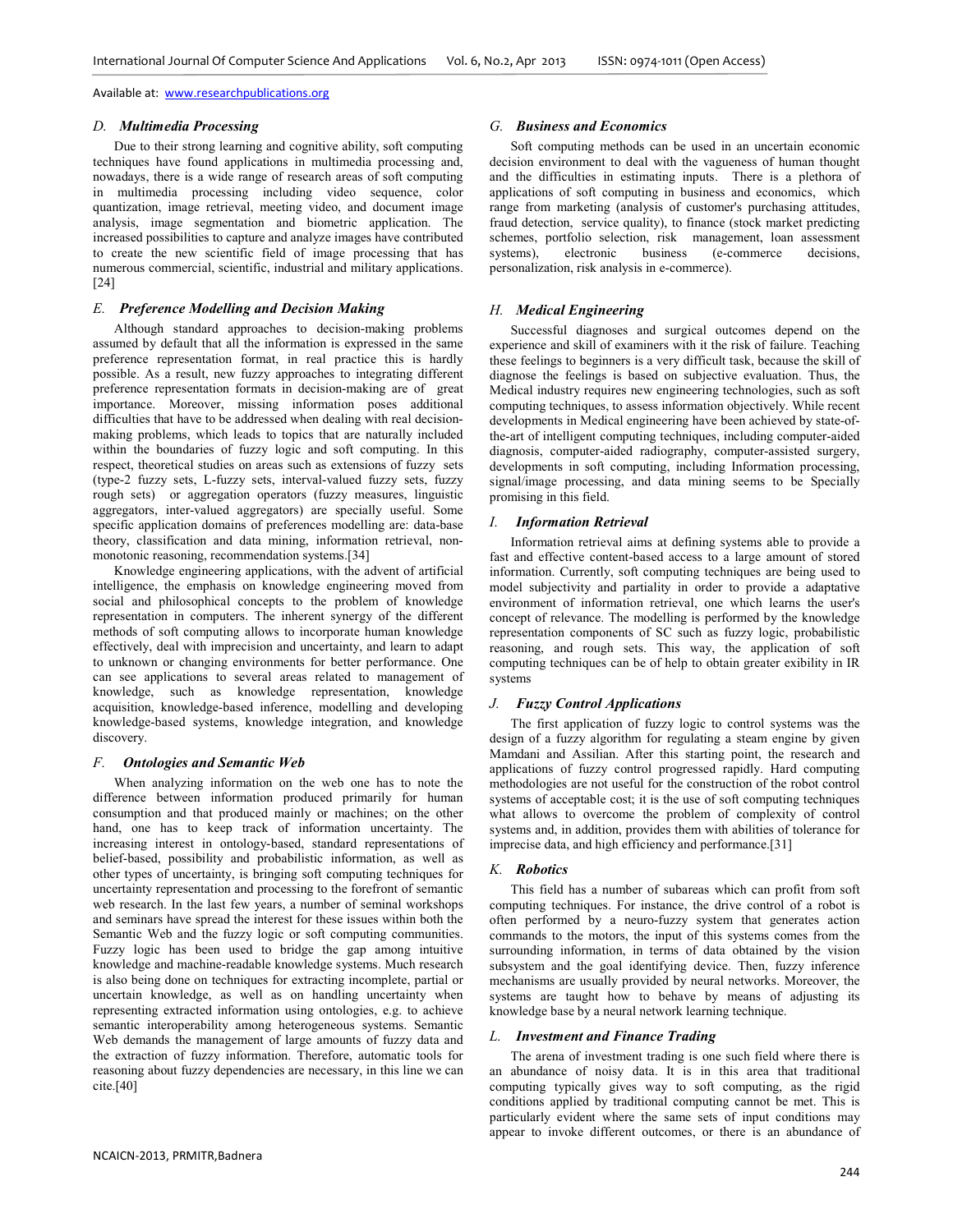missing or poor quality data. There are a number of approaches within the literatures which deal with applying soft computing techniques to investment and trading. Although there appears to be no formal segmentation of these different approaches, this paper classifies the literature into the topics proposed by Tan, and augments these classifications with one more category, namely, Hybrid. These categories of soft computing,[43] then, are:

- 1. Time Series forecasting future data points using historical data sets. Research reviewed in this area generally attempts to predict the future values of some time series. Possible time series include: Base time series data (e.g. Closing Prices), or time series derived from base data, (e.g. Indicators - frequently used in technical Analysis).
- 2. Pattern Recognition and Classification attempts to classify observations into categories, generally by learning patterns in the data. Research reviewed in this area involved the detection of patterns, and segregation of base data into 'winner' and 'loser' categories.
- 3. Optimization involves solving problems where patterns in the data are not known, often non-polynomial (NP)-complete problems. Research reviewed in this area covered the optimal selection of parameters, and determining the optimal point at which to enter transactions.
- **4.** Hybrid this category was used to distinguish research which attempted to exploit the synergy effect by combining more than one of the above styles.

There is a wide acceptance of the benefit of the synergy effect, whereby the whole is seen as being greater than the sum of the individual parts.

#### *M. Aerospace Applications*

In the early 1990s, Werbos developed on linear optimal neuro control (adaptive critics). It has been applied to aerospace and aircraft control system. Soft computing (neuro, fuzzy, and evolutionary computing) is used for aerospace systems because of the high degrees, of nonlinearity uncertainty, and complexity of these problems and because of the involvement of human being.[48]

Berenji proposed the application of soft computing to NASA space projects such as the orbital operations of the space shuttle, including attitude control and rendezvous docking operations.[48] Alvarez *et al.* used fuzzy approaches for continuous driving of longrange autonomous planetary micro-rovers, which required maximization of the range and number of interesting scientific sites visited during a limited lifetime. They used a complete set of techniques including fuzzy-based control, real-time reasoning, and fast and robust rover position estimation based on odometry, angular rate sensing, and efficient stereo vision.[48]

#### *N. Communications System*

Since communication systems involve human beings, soft computing can be effectively applied to such systems. Soft computing enables solutions to be obtained for problems that have not been able to be solved satisfactorily by hard computing methods.

 Chaos computing is effectively used for modulation and synchronization of spread sequences in digital communication systems. Neuro-fuzzy approaches are utilized for equalizers and data compression. Network topologies are determined using evolutionary computation. Soft computing is also expected to play an important role in the development of wireless communication systems.

#### *O. Chemical Industries*

Different kinds of neural networks and showed that a multilayer perceptron, a radial basis function neural network, and Kohonen feature maps have been innovatively applied to static and dynamic fault diagnosis and to the control of industrial processes, and have been very profitable for the process industry.[39]

NCAICN-2013, PRMITR,Badnera Their is two-stage neural network as the basic structure of a fault detection system. The first stage of the network detected the dynamic

trend of each measurement, and the second stage diagnosed the fault. Their system was experimentally applied to fault detection and diagnosis of a well-stirred tank reactor and it showed satisfactory performance.[32]

Some expert developed a fuzzy optimization control system for a fluidized catalytic cracking unit (FCCU) in an oil refinery to optimize the cracking product distribution under a variable production environment. First, an adaptive fuzzy relational model with selflearning and prediction control that could interact with a skilled human operator was devised. Then, the structure of fuzzy reasoning was constructed as a total fuzzy expert system. It was successfully tested in a large-scale FCCU and the results showed significant benefits through fuzzy optimization control.[50]

#### *P. Paper Industries*

Some expert developed a model for a paper forming process using a neural network. The new model yielded data corresponding to data obtainable along arbitrary scanning lines in planar stochastic fibrous structures, providing profiles, variances, histograms of local area density, and histograms of local free-fiber lengths. These results are very similar to the experimental data from commercial paper samples obtained from radiographic or optical transmission images subjected to image analysis.[49]

# **III. CONCLUSION**

In this paper we have given the information of soft computing application domain . Through this paper expert can choose their work for particular domain. This paper will helpful for the people who wants to contribute for this work field.

**ACKNOWLEDGMENT**

The preferred spelling of the word "acknowledgment" in America is without an "e" after the "g". Avoid the stilted expression, "One of us (R.B.G.) thanks . . ." Instead, try "R.B.G. thanks". Put applicable sponsor acknowledgments here; DO NOT place them on the first page of your paper or as a footnote.

#### **REFERENCES**

List and number all bibliographical references in 9-point Times, single-spaced, at the end of your paper. When referenced in the text, enclose the citation number in square brackets, for example [1]. Where appropriate, include the name(s) of editors of referenced books. The template will number citations consecutively within brackets [1]. The sentence punctuation follows the bracket [2]. Refer simply to the reference number, as in [3]—do not use "Ref. [3]" or "reference [3]" except at the beginning of a sentence: "Reference [3] was the first . . ."

Number footnotes separately in superscripts. Place the actual footnote at the bottom of the column in which it was cited. Do not put footnotes in the reference list. Use letters for table footnotes.

Unless there are six authors or more give all authors' names; do not use "et al.". Papers that have not been published, even if they have been submitted for publication, should be cited as "unpublished" [4]. Papers that have been accepted for publication should be cited as "in press" [5]. Capitalize only the first word in a paper title, except for proper nouns and element symbols.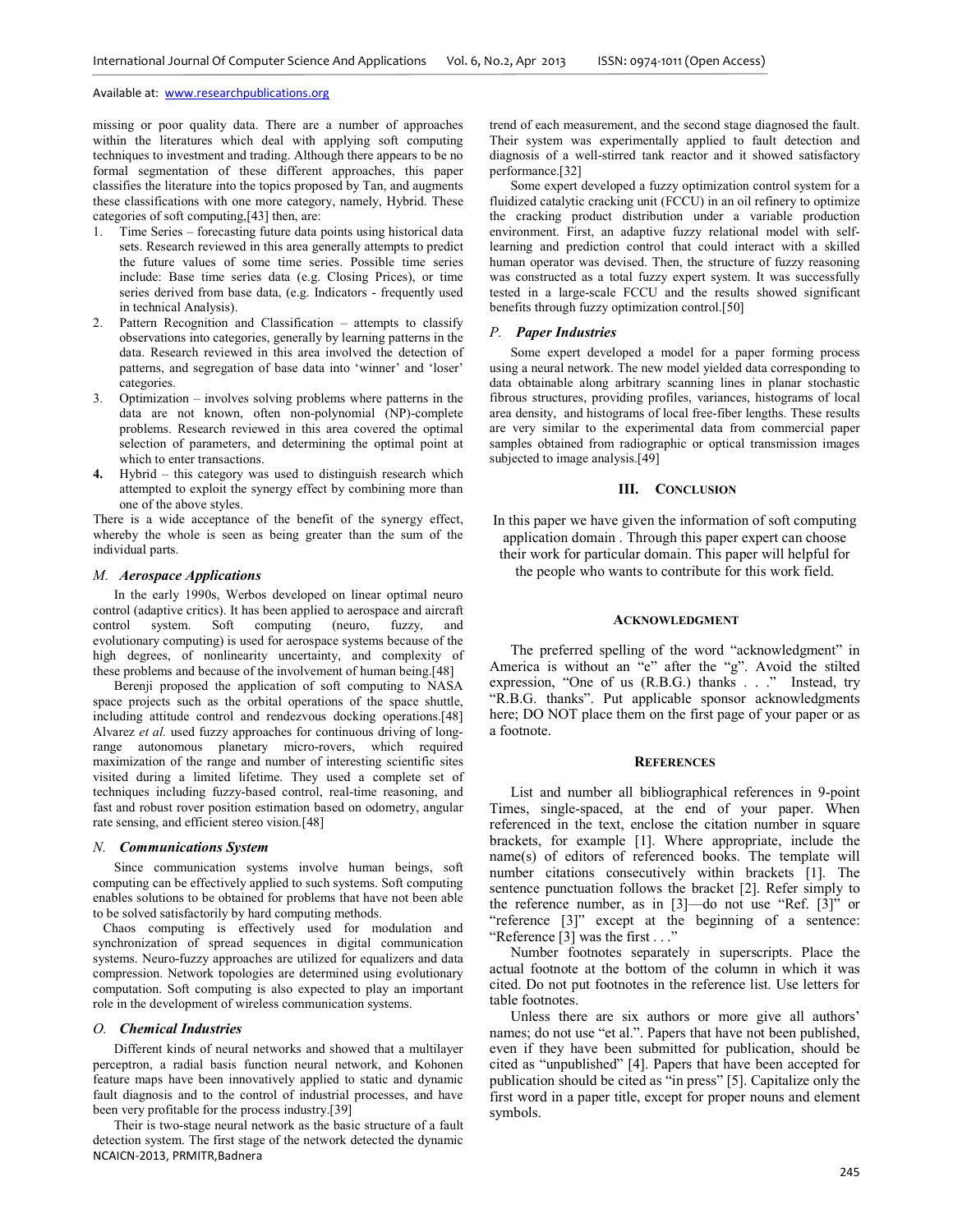For papers published in translation journals, please give the English citation first, followed by the original foreign-language citation [6].

- [1] G. Eason, B. Noble, and I. N. Sneddon, "On certain integrals of Lipschitz-Hankel type involving products of Bessel functions," Phil. Trans. Roy. Soc. London, vol. A247, pp. 529–551, April 1955.
- [2] J. Clerk Maxwell, A Treatise on Electricity and Magnetism, 3rd ed., vol. 2. Oxford: Clarendon, 1892, pp.68–73.
- [3] I. S. Jacobs and C. P. Bean, "Fine particles, thin films and exchange anisotropy," in Magnetism, vol. III, G. T. Rado and H. Suhl, Eds. New York: Academic, 1963, pp. 271– 350.
- [4] K. Elissa, "Title of paper if known," unpublished.

F. T. Martins-Bede, L. Godo, S. Sandri, C. C. Freitas, L. V. Dutra, R. J. P. S. prevalence using fuzzy case-based reasoning. In Proc of IWANN'09 (this issue),

- [5] F. T. Martins-Bede, L. Godo, S. Sandri, C. C. Freitas, L. V. Dutra, R. J. P. S. prevalence using fuzzy case-based reasoning. In Proc of IWANN'09 (this issue),2009
- [6] Guimar~aes, R. S. Amaral, and O. S. Carvalho. Classi\_cation of schistosomiasis
- [7] R. Nicole, "Title of paper with only first word capitalized," J. Name Stand. Abbrev., in press.
- [8] Y. Yorozu, M. Hirano, K. Oka, and Y. Tagawa, "Electron spectroscopy studies on magneto-optical media and plastic substrate interface," IEEE Transl. J. Magn. Japan, vol. 2, pp. 740–741, August 1987 [Digests 9th Annual Conf. Magnetics Japan, p. 301, 1982].
- [9] P. JuliSan and C. Rubio-Manzano. A similarity-based wam for bousi-prolog. In
- [10] M. Young, The Technical Writer's Handbook. Mill Valley, CA: University Science, 1989.
- [11] J. Medina. Overcoming non-commutativity in multiadjoint concept lattices. In proc of IWANN'09.
- [12] Electronic Publication: Digital Object Identifiers (DOIs):
- [13] S. Munoz-Hernandez, V. Pablos Ceruelo, and H. Strass. Rfuzzy: an expressive In Proc of IWANN'09 (this issue), 2009.
- [14] D. Kornack and P. Rakic, "Cell Proliferation without Neurogenesis in Adult Primate Neocortex," Science, vol
- . 52, 2006. Dec. 2001, pp. 2127-2130, doi:10.1126/science.1065467. **(Article in a journal)**
- [15] H. Goto, Y. Hasegawa, and M. Tanaka, "Efficient Scheduling Focusing on the Duality of MPL Representatives," Proc. IEEE Symp. Computational Intelligence in Scheduling (SCIS 07), IEEE Press, Dec. 2007, pp. 57-64, doi:10.1109/SCIS.2007.357670. **(Article in a conference proceedings).**
- [16] Tan , C.N.W. **,** Artificial Neural Network:Application **in**  Financial Distress Prediction And Foriegn Exchange Trading . 2001, gold coast ,QLD: Wilberto

NCAICN-2013, PRMITR,Badnera

- [17] Chan, K.C.C. and K.T. Foo. Enhancing TechnicalAnalysis in the Forex market using Neural Networks. In IEEE International Conference on Neural Networks 1995. [18] Yao, J. and H.-L. Poh. Forecasting the KLSE index using Neural Networks. in IEEE International Conference on Neural Networks. 1995.
- [19] Hobbs, A. and N.G. Bourbakis. A Neurofuzzy Arbitrage Simulator for Stock Investing. in Computational Intelligence for Financial Engineering (CIFER). 1995. New York.
- [20] Austin, M., C. Looney, and J. Zhuo, Security Market timing using Neural Network Models. New Review of Applied Expert Systems, 1997. 3: p. 3-14. Mathematical Point of View. Vieweg-Verlag, 1993.
- [21] S. Guadarrama, S. Mu~noz, and C. Vaucheret. Fuzzy prolog: a new approach using soft constraints propagation. Fuzzy Sets and Systems, 144(1):127{150, 2004. 1. P. H\_ajek. Metamathematics of Fuzzy Logic. Kluwer, 1998.
- [22] Z.-G. Hou, M. M. Polycarpou, and H. He. Special issue on neural networks for pattern recognition and data mining. Soft Computing, 12(7), 2008.
- [23] M. Jamshidi. Special issue on neural networks and fuzzy logic: theory and applications in robotics and manufacturing. Comput. Electr. Eng., 19(4), 1993.
- [24] C. Lopez-Molina, E. Barrenechea, H. Bustince, P. Couto, B. D. Baets, and J. Fern\_andez. Edge detection based on gravitational forces. In Proc of IWANN'09 (this issue), 2009.
- [25] P. Juli an, G. Moreno, and J. Penabad. On the declarative semantics of multiadjoint logic programs. In Proc of IWANN'09 (this issue), 2009.
- [26] P. Juli an and C. Rubio-Manzano. A similarity-based wam for bousi-prolog. In Proc of IWANN'09 (this issue), 2009.
- [27] J. Kennedy and R. C. Eberhart. Particle swarm optimization. In IEEE International Conference on Neural Networks, pages 1942{1948, 1995.
- [28] S. W. Kercel. Industrial applications of soft computing. IEEE Transactions on

Systems, Man and Cybernetics, 36(4):450{452, 2006.

[29] H. Takagi, "R&D in intelligent technologies: Fusion of NN, FL, GA,

chaos, and human," in Half-Day Tutorial/Workshop, IEEE Int. Conf.

Systems, Man, and Cybernetics, Orlando, FL, 1997.

[30] S. J. Ovaska, Y. Dote, T. Furuhashi, A. Kamiya, and H. F. VanLandingham,

"Fusion of soft computing and hard computing techniques: A review of applications," in Proc. IEEE Int. Conf. Systems, Man, and Cybernetics, Tokyo, Japan, 1999, pp. 370–375.